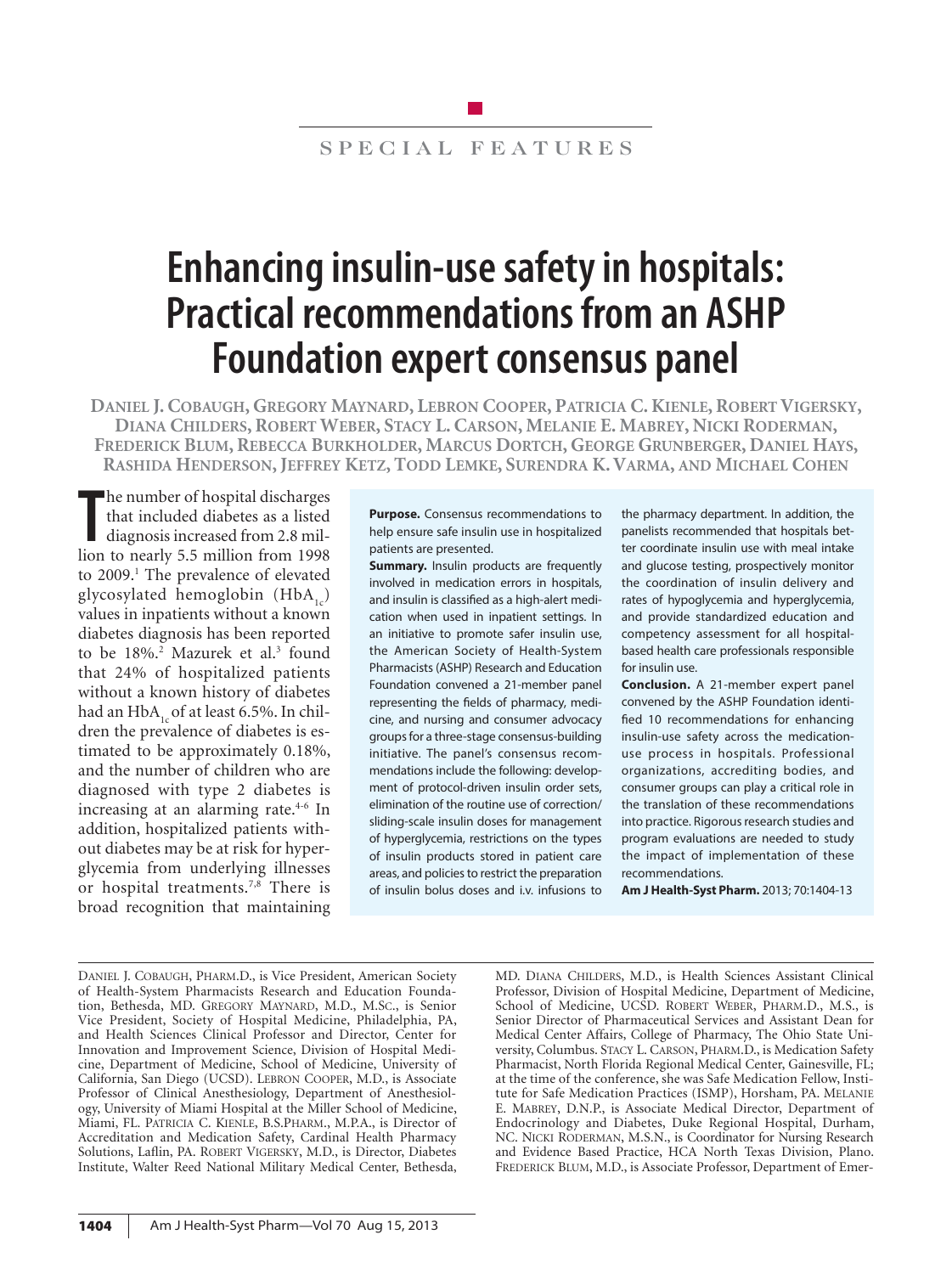glycemic control with insulin improves patient outcomes in adults, and guidelines for inpatient glycemic control have been developed by several professional organizations.<sup>9-12</sup> For critically ill patients on insulin therapy, the American Association of Clinical Endocrinologists and the American Diabetes Association (ADA) recommend goal blood glucose concentrations between 140 and 180 mg/dL.<sup>10,12,13</sup> For patients who are not critically ill, ADA recommends maintaining preprandial blood glucose concentrations at <140 mg/dL and randomly tested glucose concentrations at <180 mg/dL. ADA emphasizes the importance of safely maintaining desired blood glucose target concentrations and avoiding hypoglycemia.

The Institute for Safe Medication Practices (ISMP) identifies insulin as an inpatient high-alert medication.14 Insulin is frequently cited as one of the medications commonly implicated in medication errors in hospitals,15-28 and insulin-related medication errors have the potential to result in serious harm, including death. The American Academy of Pediatrics, which has led pediatric patient safety efforts, has emphasized the importance of safe insulin use in children.4,6 In a review of 16,600 patient safety incidents involving insulin, Cousins et al.<sup>18</sup> determined that 24% resulted in patient harm. Hellman<sup>29</sup> reported that insulin was implicated in 33% of medication error-related deaths. Insulin errors have been reported across each step (i.e., prescribing, transcribing, storage and dispensing, administering, and monitoring) of the medication-use process, most frequently occurring during the prescribing and administering steps.18,30,31 Insulin-related medication errors occur in all hospital settings, including but not limited to the emergency department, critical care units, medical–surgical units, and the perioperative setting.11,25,32-35 In addition, insulin is frequently

the emergency department.<sup>36</sup> Given the incidence of insulinrelated medication errors in hospitals, the American Society of Health-System Pharmacists (ASHP) Research and Education Foundation convened a multidisciplinary expert panel to develop expert consensus recommendations to promote best practices to further enhance the safe use of insulin in the inpatient setting.

implicated in adverse drug events detected in patients who present to

#### **Methods**

A 21-member expert panel composed of consumer advocates, nurses, pharmacists, and physicians was established; clinician panelists represented the fields of anesthesiology, critical care, emergency medicine, endocrinology, hospital medicine, hospital pharmacy, and pediatrics. Panel members received an honorarium and travel support for their participation. Consensus building occurred in three phases: a premeeting baseline survey, an expert panel discussion, and a follow-up survey modeled after the modified Delphi process.37 The expert panel's work addressed the prevention of insulinrelated errors and excluded therapeutic use of insulin (e.g., appropriate parameters for glycemic control).

In preparation for the expert panel meeting, the ASHP Foundation engaged ISMP to review the biomedical literature and the ISMP National Medication Error Reporting Program to identify insulin-use errors reported in hospitals. The results of the review were used to develop a 60-item survey that was distributed via an Internet-based tool (Survey Monkey, Palo Alto, CA) to the panel members and 118 other previously identified nurses, pharmacists, and

Address correspondence to Dr. Cobaugh at the American Society of Health-System Pharmacists Research and Education Foundation, 7272 Wisconsin Avenue, Bethesda, MD 20814 (dcobaugh@ashp.org).

The authors acknowledge Brandi Goswick, B.S., for administrative support of the expert panel meeting and consensus-building process, and the Bernard Consulting Group for facilitation of the expert panel meeting.

This project was sponsored by Sanofi.

Dr. Mabrey has received remuneration from Sanofi for consultant and speakers bureau services. The other authors have declared no potential conflicts of interest.

DOI 10.2146/ajhp130169

gency Medicine, School of Medicine, West Virginia University, Morgantown. REBECCA BURKHOLDER, J.D., is Vice President of Health Policy, National Consumers League, Washington, DC. Marcus Dortch, Pharm.D., is Director, Clinical Pharmacy Services, HealthTrust Purchasing Group, Brentwood, TN. George Grunberger, M.D., is Founder and Chairman, Grunberger Diabetes Institute, Bloomfield Hills, MI. DANIEL HAYS, PHARM.D., is Emergency Department Pharmacist, The University of Arizona Health Network, Tucson. RASHIDA HENDERSON, B.S.N., is Medical Surgical Unit Clinician, University of Pittsburgh Medical Center—Mercy Hospital, Pittsburgh, PA. JEFFREY KETZ, PHARM.D., is Internal Medicine Clinical Pharmacy Specialist, Cleveland Clinic, Cleveland, OH. TODD LEMKE, PHARM.D., is Clinical Pharmacist, Paynesville Area Health Care System, Paynesville, MN. Surendra K. Varma, M.D., FAAP, is Associate Dean for Graduate Medical Education and Resident Affairs, Ted Hartman Endowed Chair in Medical Education, and Vice-Chair of Pediatrics, School of Medicine, Texas Tech University Health Sciences Center, Lubbock. Michael Cohen, M.S., Sc.D., is President, ISMP.

The recommendations presented here have been endorsed by the American Association of Clinical Endocrinologists, the American Association of Nurse Anesthetists, the American Academy of Pediatrics, and The Endocrine Society and are supported by the American Academy of Clinical Toxicology, the American College of Emergency Physicians, the Institute for Safe Medication Practices and the Society of Hospital Medicine.

The opinions expressed in this article are those of the authors and do not necessarily reflect the views of the U.S. Army or the U.S. Department of Defense.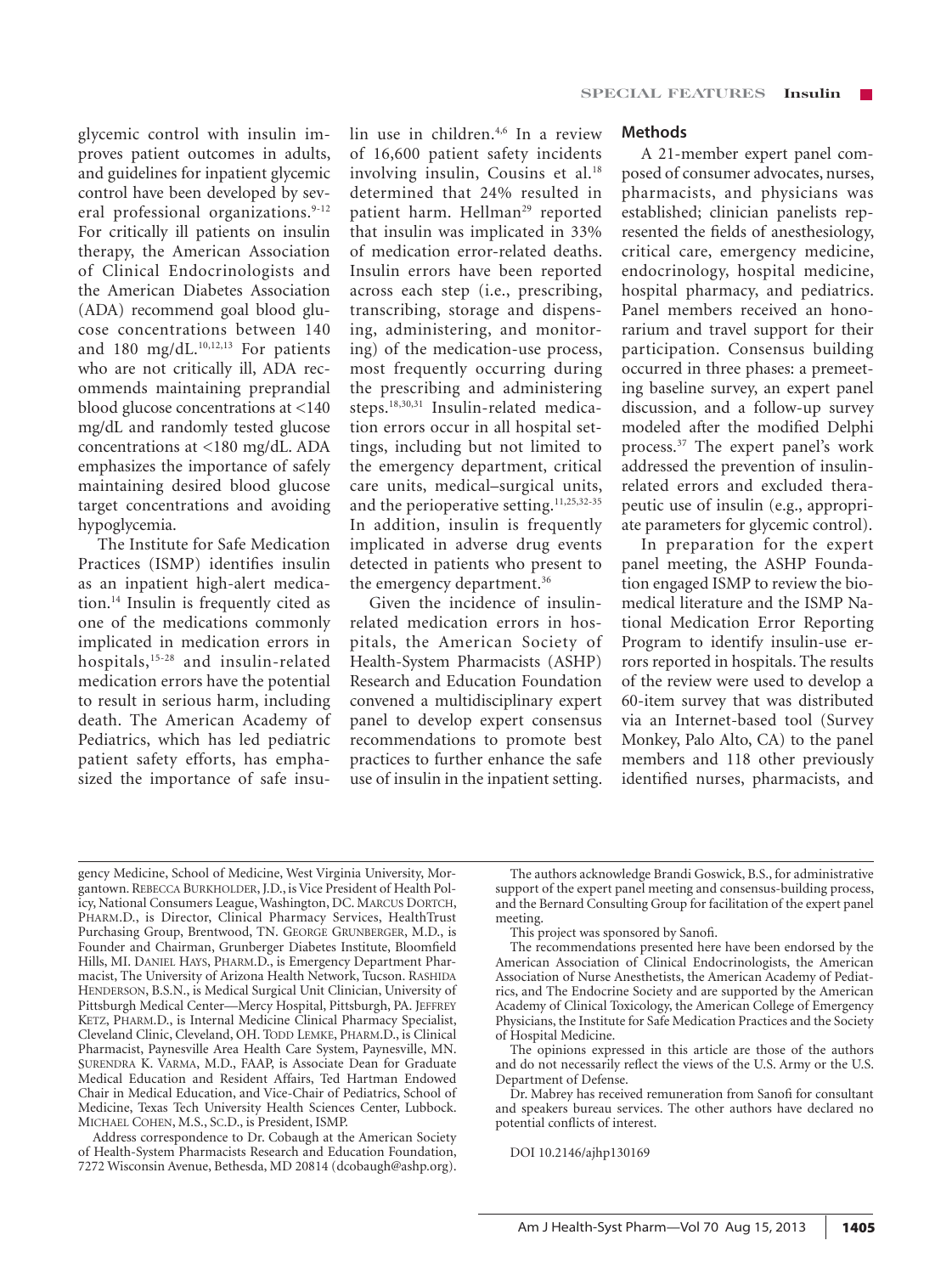### **Frederick Blum, M.D., FACEP, FAAP, FIFEM** Department of Emergency Medicine West Virginia University Health

Science Center American College of Emergency Physicians representative

**Rebecca Burkholder, J.D.** National Consumers League

**Diana Childers, M.D.** Division of Hospital Medicine University of California, San Diego

**Michael Cohen, B.S.Pharm., M.S., Sc.D., D.P.S., FASHP**

Institute for Safe Medication Practices

**Lebron Cooper, M.D.** Department of Anesthesiology University of Miami Hospital at the Miller School of Medicine

Anesthesia Patient Safety Foundation representative

**Marcus Dortch, Pharm.D., FCCM, BCPS**

Department of Pharmaceutical Services Vanderbilt University Medical Center

**George Grunberger, M.D., FACP, FACE**

Grunberger Diabetes Institute American Association of Clinical Endocrinologists representative

# **Expert Panel Members**

**Daniel Hays, Pharm.D., BCPS, FASHP** Department of Emergency Medicine The University of Arizona Health Network

**Rashida Henderson, B.S.N., RN** University of Pittsburgh Medical Center—Mercy Hospital

**Jeffrey Ketz, Pharm.D., BCPS** Department of Pharmacy Cleveland Clinic

**Patricia C. Kienle, B.S.Pharm., M.P.A., FASHP**

Cardinal Health Pharmacy Solutions

**M. Sue Kirkman, M.D.** American Diabetes Association

**Todd Lemke, Pharm.D.** Paynesville Area Health Care System

**Melanie E. Mabrey, M.S.N., RN, ACNP-BC, BC-ADM** Duke Regional Hospital

**Gregory Maynard, M.D., M.Sc.** Society of Hospital Medicine and Division of Hospital Medicine

University of California, San Diego Society of Hospital Medicine representative

**Diane Pinakiewicz, M.B.A.** National Patient Safety Foundation **Nicki Roderman, M.S.N., RN, CCRN, CNRN** HCA North Texas Division

**Surendra K. Varma, M.D., FAAP, FACE** School of Medicine Texas Tech University Health Sciences Center American Academy of Pediatrics representative

**Robert Vigersky, M.D.** Walter Reed National Military Medical Center The Endocrine Society representative

**Robert Weber, Pharm.D., M.S., BCPS, FASHP** Department of Pharmacy The Ohio State University Medical Center

**Carol Wesolowski, B.S.Pharm.** Neonatal Intensive Care Unit Johns Hopkins Hospital

ASHP Foundation staff: **Daniel J. Cobaugh, Pharm.D., DABAT, FAACT**

physicians. Along with individual and institutional demographic data, questions focused on the steps in the medication-use process: (1) prescribing, (2) transcribing, (3) storage and dispensing, (4) administering, and (5) monitoring. For each step in the medication-use process, survey participants ranked their three highestpriority errors. Panelists also provided free-text comments after each of the five survey domains. Data were downloaded from Survey Monkey to Excel 2007 (Microsoft Corporation, Redmond, WA) for analysis.

Survey results then guided discussions during a 1.5-day facilitated expert panel meeting. During the meeting the panel was charged with developing strategies to reduce insulin-related errors and identify practice-based safety research questions. Through large-group discussion, panel members used the survey data to prioritize types of insulin-use errors and developed prevention strategies for these errors during small-group discussions. The panel then prioritized the prevention strategies as high, medium, or low priority. Prevention strategies to which 50% or more of the panel members assigned a high-priority ranking were identified for inclusion in the next consensusbuilding round. The lead author edited the strategies and assigned them to the most appropriate area related to medication use: prescribing, storing and dispensing, administering, monitoring, evaluating, and planning.

In the final phase of consensus building, panel members participated in an iterative process, modeled after the modified Delphi method, that required panelists to indicate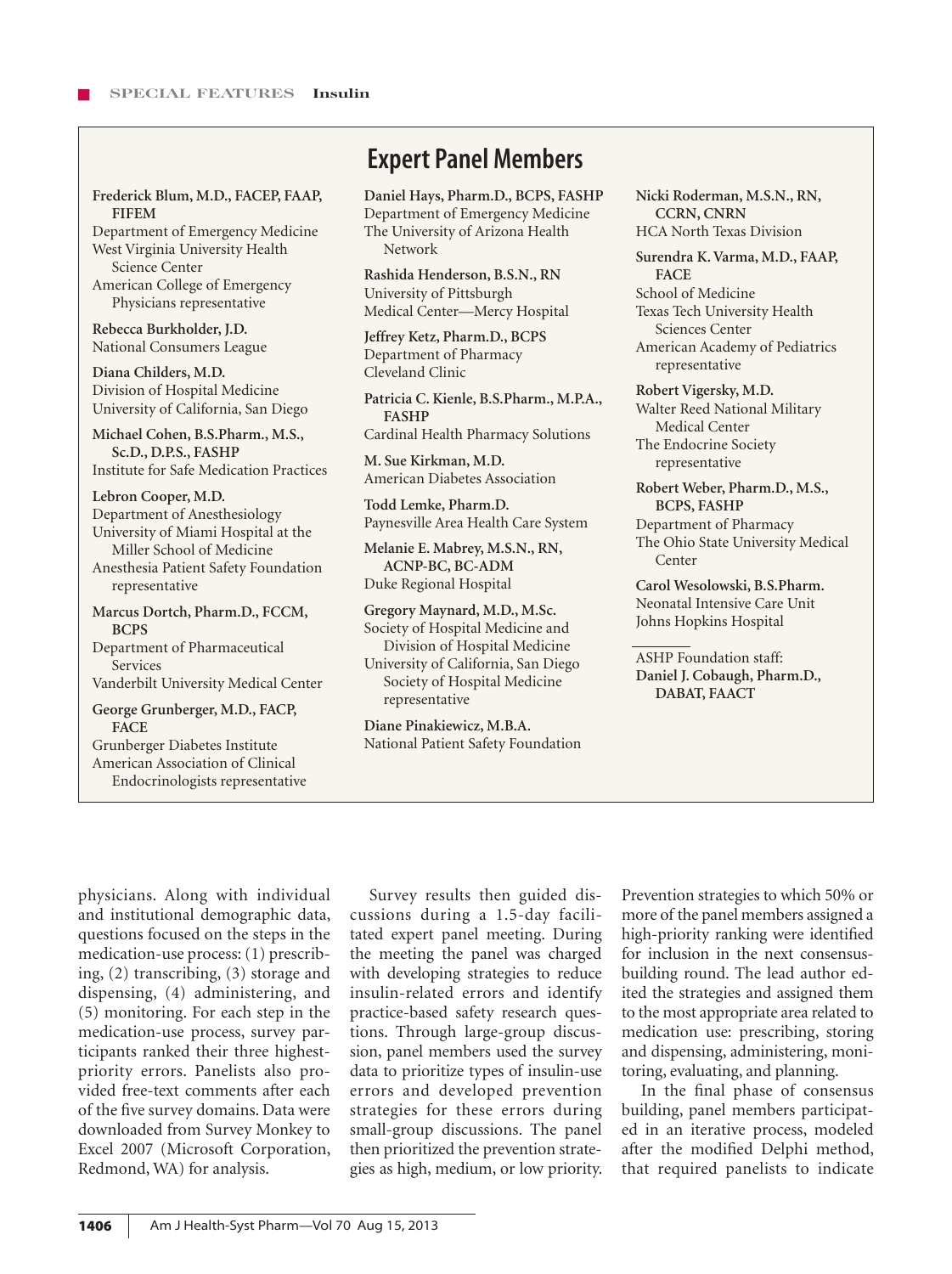their agreement with each of the nine prevention strategies using one of the following descriptors: strongly agree, agree, disagree, and strongly disagree. At this phase, panel members were provided with evidence supporting each of the prevention strategies. Panel members were required to do their own independent rating, and the use of substitute participants or discussion of the prevention strategies with other panelists was not permitted. Each member was required to vote on each strategy; no member was allowed to abstain from voting. Evidence was required to support dissenting opinions. All responses were submitted to ASHP Foundation staff representatives for compilation. Consensus was defined a priori as agreement by 17 of the 21 panel members (i.e., "agree" or "strongly agree" votes by 17 of 21 members, with no "strongly disagree" votes). If any panel member strongly disagreed with a recommendation or more than 4 panel members disagreed, revision of the recommendation was required.

The preliminary recommendations were submitted to several national stakeholder organizations (listed on page e22) for review and comment. A final modified Delphi round was used to address these organizations' comments on revising the recommendations and possible additional recommendations; this resulted in revision of the correction dose/ sliding-scale insulin recommendation and the inclusion of an insulin pen injector recommendation.

While this project was sponsored by Sanofi, the company did not influence panelist selection, manage meeting logistics, participate in the premeeting survey or panel discussions, or remunerate panelists, and it had no influence over the recommendations or development of the manuscript that summarizes the consensus-building process and recommendations. A sponsor representative observed the meeting for four hours on the first day.

#### **Results**

Ninety-five percent of expert panel members (20 of 21) and 24% of field experts (28 of 118) completed the premeeting survey that guided the expert panel discussions. Eight survey items were ranked by 50% or more of expert panel members or field experts as being among their three highest-priority errors. During large-group discussion, panel members used the survey data to prioritize 12 types of insulin-use errors (Table 1); they developed 24 prevention strategies targeting these errors during small-group discussions. Nine strategies for enhancing insulin-use safety in the inpatient setting were assigned a high priority during the expert panel meeting.

The initial modified Delphi process, in which all panel members participated, was conducted over a three-week period in August 2012. Consensus was reached on the nine recommendations during the first phase of the process. Two recommendations received a "disagree" vote from two panel members, and three received a "disagree" vote from one panel member. In the final prepublication modified Delphi round, the

panel added an additional recommendation on the use of insulin pens and revised the correction/sliding-scale insulin recommendation. Two panel members disagreed with each of these recommendations. No panel member strongly disagreed with any strategy. The strategies adopted by the panel are listed below and categorized by the phase of the medicationuse process they affect.

#### *Prescribing*

Recommendation 1. Develop protocol-driven and evidence-based order sets for specific uses of insulin such as transition of administration route from intravenous to subcutaneous, administration via subcutaneous insulin pumps, postdischarge dosing, diabetic ketoacidosis, hyperosmolar states, hyperkalemia, and postcardiac surgery care. These order sets should include orders for glucose monitoring and decision-support capabilities that guide insulin use based on the patients' nutrition status. In addition, protocol-driven and evidence-based order sets for the management of hypoglycemia should be developed and integrated into the care of all hospitalized patients who receive insulin.

#### Table 1.

#### **Expert Panel-Identified High-Priority Insulin Errors, by Phase of Medication-Use Process**

| Phase                  | Error                                                    |
|------------------------|----------------------------------------------------------|
| Prescribing            | Incorrect dosage/irrational insulin orders               |
|                        | Nomenclature-related errors                              |
| Transcribing           | Incorrect transcription of verbal or telephone orders    |
|                        | Transcription of an incorrect dose                       |
| Dispensing and storage | Failure to double-check insulin products (i.e.,          |
|                        | preadministration)                                       |
|                        | Look-alike containers                                    |
|                        | Unsecure and/or non-segregated storage in patient care   |
|                        | areas and/or pharmacy areas                              |
| Administering          | Administration of incorrect doses                        |
|                        | Incorrect use of insulin pens                            |
|                        | Name confusion                                           |
|                        | Relationship of insulin administration to nutrition      |
| Monitoring             | Failure to appropriately monitor for insulin effects and |
|                        | adjust dose accordingly                                  |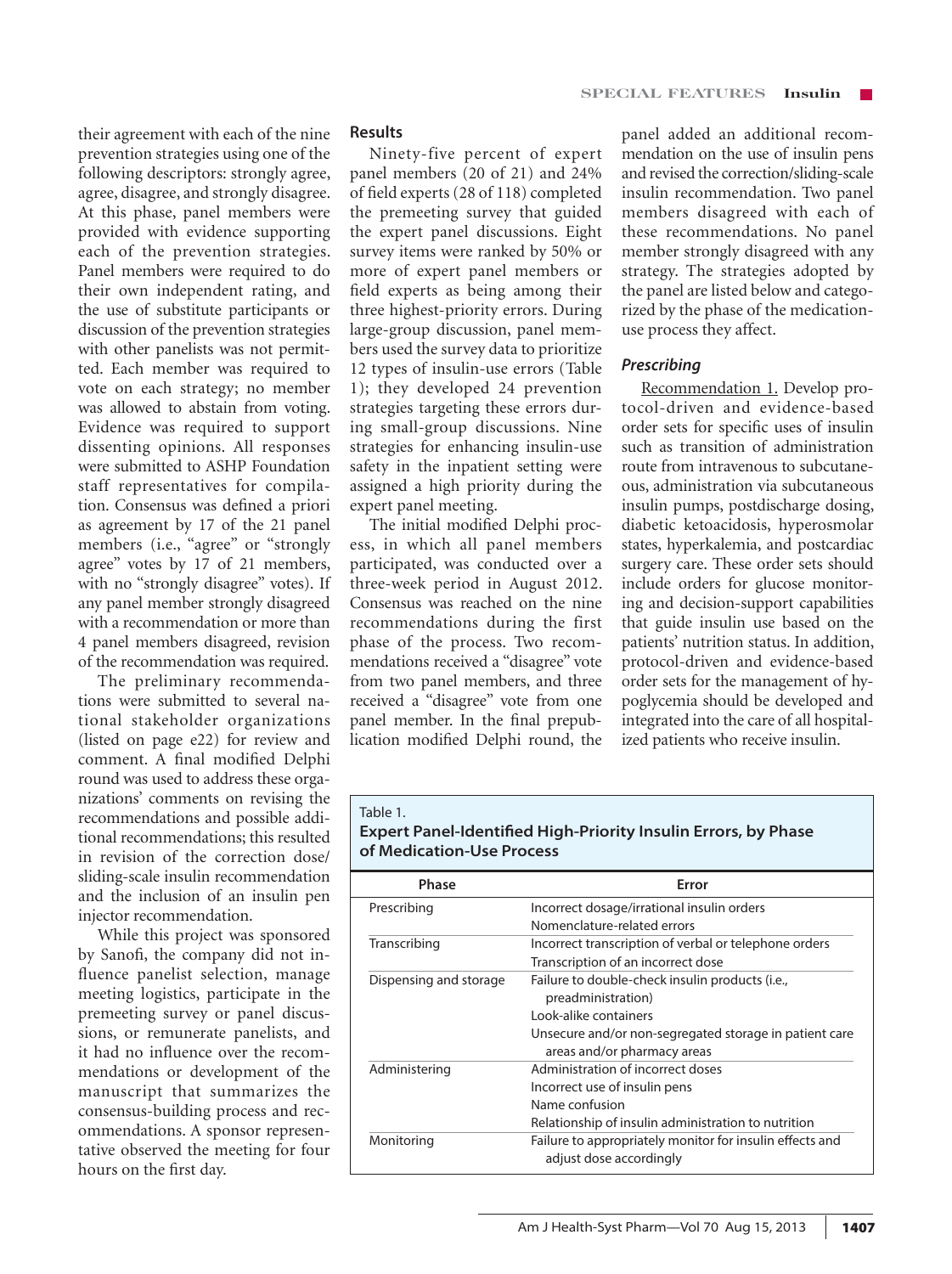# **National Organization Reviewers**

American Academy of Clinical Toxicology American Academy of Pediatrics American Association of Clinical Endocrinologists American College of Emergency Physicians American Diabetes Association American Society of Health-System Pharmacists Anesthesia Patient Safety Foundation The Endocrine Society Institute for Safe Medication Practices The Joint Commission National Consumers League National Quality Forum Society of Hospital Medicine

Recommendation 2. Eliminate the routine administration of correction/ sliding scale insulin doses as a primary strategy to treat hyperglycemia.

Recommendation 3. Eliminate the use of "free text" insulin orders in electronic and paper medical records and replace them with protocoldriven and evidence-based order sets that allow for the prescribing of complex insulin regimens.

### *Storing and dispensing*

Recommendation 4. Store only U-100 concentration insulin and U-100 administration devices (e.g., syringes, pens) in patient care areas and ensure that they are stored in a secure fashion and segregated from other medications.

Recommendation 5. Develop hospitalwide standard concentrations for insulin infusions to be adopted and used in all patient care areas.

### *Administering*

Recommendation 6. Limit preparation, including for procedural areas, of all intravenous bolus insulin doses and intravenous insulin infusions to the pharmacy department.

Recommendation 7. Hospitals must develop policies and procedures to ensure that insulin pens are used for individual patients only. In addition, hospitals must establish policies and educational programs to ensure the safe use of insulin pens and disposable needle tips.

### *Monitoring*

Recommendation 8. Ensure that insulin use is linked directly to patients' nutrition status. Meal delivery, point-of-care glucose testing, and insulin administration should be well coordinated and standardized. Patients and their family caregivers should be educated to request administration of rapid-acting insulin when the patient begins her/his meal. In patients with variable nutritional intake, prandial insulin administration should be delayed until completion of the meal. Protocol-driven and evidence-based order sets should be developed for insulin-use and blood glucose monitoring during planned and unplanned interruptions of enteral nutrition or total parenteral nutrition.

# *Evaluating*

Recommendation 9. Every hospital should prospectively monitor/ measure rates of hypoglycemia and hyperglycemia; insulin use; and coordination of insulin administration, glucose testing, and nutrition delivery. Real-time, institutionwide glucose reports should be provided to health care team members to ensure appropriate surveillance and management of patients with unexpected hypoglycemia and hyperglycemia.

# *Planning*

Recommendation 10. Provide standardized education, including competency assessment, to all hospital-based health professionals who are responsible for the use (e.g., prescribing, compounding, dispensing, administering, monitoring) of insulin.

### **Discussion**

An expert panel composed of consumer representatives, nurses, pharmacists, and physicians reached consensus on 10 recommendations, spanning all aspects of the medication-use process, to enhance the safe use of insulin in hospitals. The panel's recommendations align with components of an inpatient glycemic control program as described by the American College of Endocrinology, ADA, the Society for Critical Care Medicine (SCCM), and The Endocrine Society.13,38,39 The types of errors that these recommendations aim to prevent are consistent with those reported by others.14,16,18,23,30,31,34,40,41

Since the release of the Institute of Medicine report "To Err Is Human: Building a Safer Health System" in 1999,<sup>42</sup> health care providers, professional organizations, policymakers, and other stakeholders have worked to decrease medication errors in hospitals and throughout the health system. These steps traverse the medication-use process and include technology implementation (e.g., computerized prescriber order entry, bedside barcode-assisted medication administration systems, intelligent infusion devices), further integration of evidence-based guidelines in standardized order sets and clinical decision-support systems, establishment of patient safety and medication safety officer positions in hospitals, increased emphasis on the delivery of care through interdisciplinary team processes, emphasis on medication safety at transitions of care (e.g., medication reconciliation), and enhanced health professional education. Despite these efforts, medication errors continue to occur, and insulin is consistently identified as a high-alert medication that requires additional focus. This expert panel's recommendations are meant to heighten awareness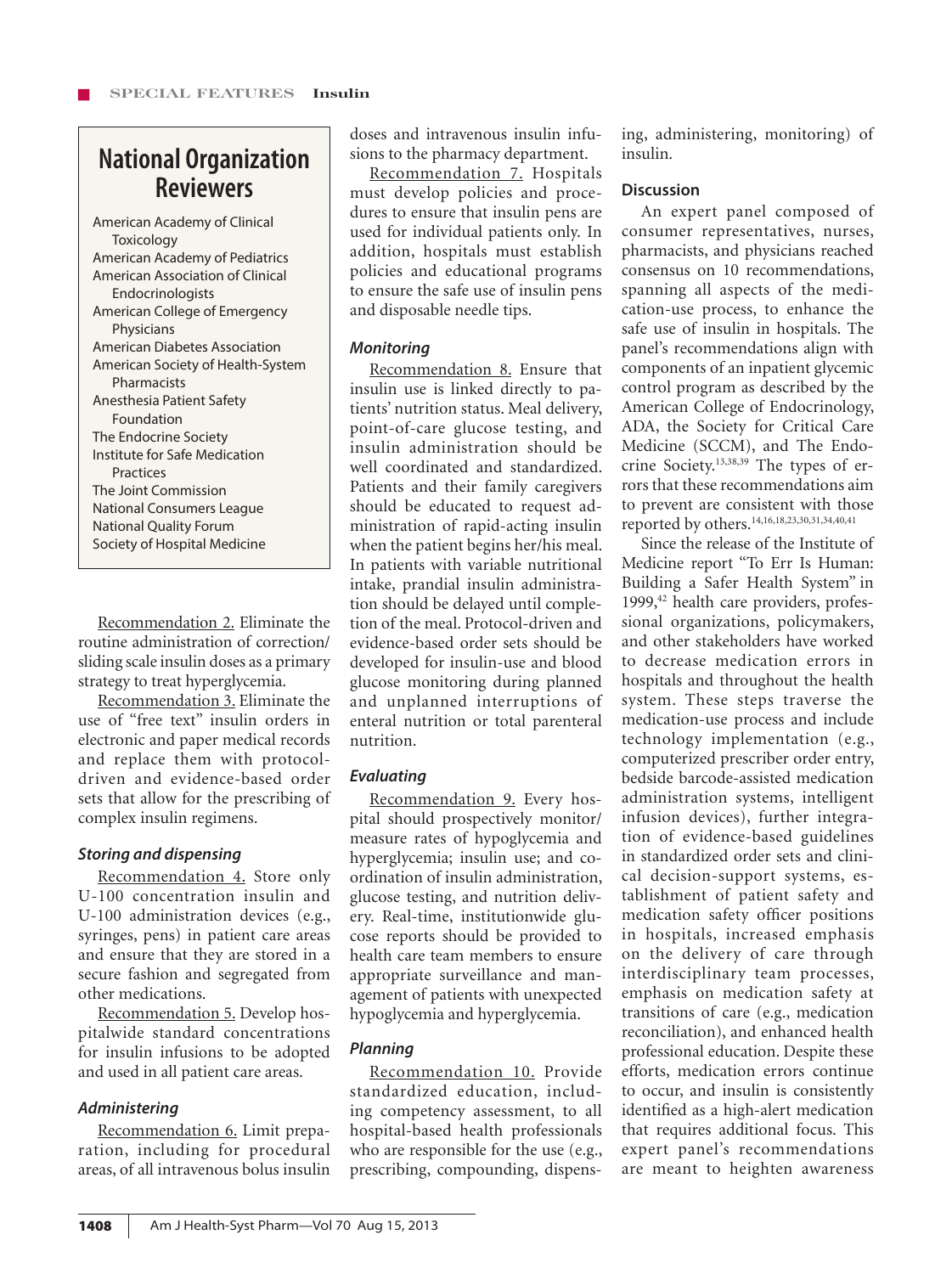and provide additional guidance to enhance insulin-use safety and are not intended to supplant existing safety procedures.<sup>11,41,43-46</sup> Each of the recommendations identified by the panel is supported by existing evidence, and similar recommendations have been proposed by other organizations and researchers.13,14,31,40,44 The panel recommendations are consistent with the Joint Commission's medication management standards.46

In their early discussions, the expert panelists decided to limit the total number of recommendations developed and to ensure that these recommendations are practical and easily actionable across all hospitals. The panel recognized that it is imperative that the recommendations can be implemented in all hospitals regardless of size, teaching status, or types of services provided. None of the recommendations, with the exception of the one related to clinical decision support, requires significant expenditures for technology to ensure implementation. As hospitals and health systems work to adopt these recommendations, nurses, pharmacists, and physicians must collaborate to develop systems that do not impede timely provision of patient care. The panel expected that the recommendations developed will not replace current practices that are geared toward increasing insulinuse safety.<sup>11,43-45,47,48</sup> The expert panel identified high-risk situations that have not been previously addressed in a systematic way, such as the availability of U-500 concentration insulin in patient care areas, which pose great risks to patient safety and require new recommendations to decrease the potential for patient harm. In other cases, these recommendations are meant to place increased emphasis on already accepted best practices—such as coordination of meal delivery, pointof-care glucose testing, and insulin administration—to increase their rate of adoption.

Five of the 12 errors prioritized by the panel relate to administration of the wrong type of insulin due to name confusion. These include nomenclature-related errors, incorrect transcription of oral or telephone orders, look-alike containers, unsecure and/or nonsegregated insulin storage in patient care areas and/or pharmacy areas, and name confusion. This is consistent with other reports of insulin-related medication errors that result in the administration of the wrong drug due to name confusion and similarities in packaging.14,31 The panel directly addressed this potential source of insulin-related medication errors by developing six prevention strategies (recommendations 1, 3–6, and 10) spanning the medication-use process.

While the panel focused on new strategies for safe insulin use in hospitals, they also included a recommendation to eliminate the routine use of correction (i.e., sliding-scale) insulin doses. Although insulin administration with basal, nutritional, and correction components has been recommended in the inpatient setting for several years,  $9,49-51$  it was the sense of the panel that these recommendations have not been uniformly adopted and that additional efforts are necessary to eliminate the routine use of correction doses of insulin. Given that sliding-scale insulin continues to be used routinely in some hospitals, these organizations must determine the root causes that are prohibiting the implementation of this critically important practice change.

Consistent with best practices that are being implemented throughout the health system to reduce prescribing errors, which are a leading cause of insulin-related errors, the panel concluded that it is imperative to use protocol-driven and evidence-based order sets that permit prescribing of complex insulin regimens and to eliminate the use of free-text insulin orders in electronic and paper medical records. In one published

study, an inpatient glycemic control program that included standardized insulin order sets, as called for in recommendation 3, resulted in a decrease in the ratio of short-acting insulin orders to basal insulin orders and a decrease in the proportion of sliding-scale insulin orders from 16% to 4%.<sup>52</sup> Maynard and colleagues<sup>53</sup> demonstrated improved glycemic control, reduced hypoglycemia, and decreased the exclusive use of sliding-scale insulin following implementation of structured insulin orders and an insulin management algorithm. While the recommendations address clinical situations for which standardized order sets should be developed (e.g., diabetic ketoacidosis), these order sets should also address critical changes in care processes, such as the transitions from intravenous to subcutaneous insulin, that are prone to errors. The panel specifically identified the need for order sets for the management of subcutaneous insulin pumps to ensure that hospitals develop consistent approaches to their use across clinical settings and care providers.

The recommendation to store only U-100 insulin in patient care areas and to ensure that it is stored in a secure fashion and segregated from other medications resulted from numerous reports of errors with highly concentrated (i.e., U-500) insulin and errors in which insulin was confused with other medications such as heparin.<sup>14,31</sup> ISMP has reported numerous cases in which U-500 insulin was inadvertently interchanged with U-100 insulin, resulting in fivefold dosing errors. Samaan and colleagues<sup>54</sup> reported on a U-500 insulin safety program that addresses the prescribing, storage, dispensing, and administration phases of the medication-use process; these authors specifically recommended not storing U-500 insulin in patient care areas and provided guidance on ensuring its safe storage within the pharmacy department.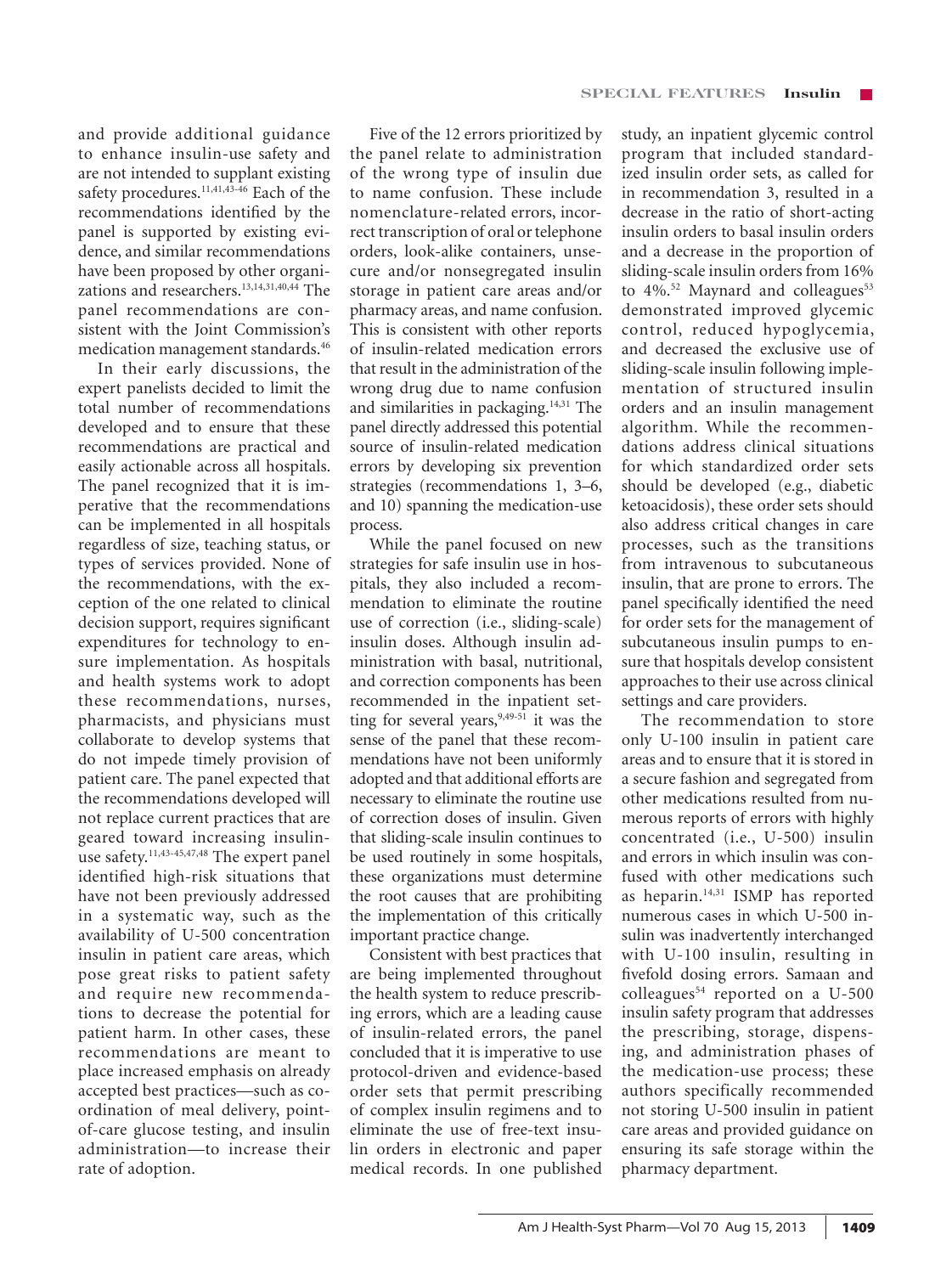# **Key Research Areas**

- Role of bolus intravenous insulin in the treatment of hyperglycemia in the perioperative area
- Best practices (i.e., frequency of monitoring, route of insulin administration) to care for patients with diabetes during general anesthesia
- Comparative effectiveness of intravenous and subcutaneous insulin in the treatment of hyperkalemia
- Safest methods (e.g., pens, syringes) to provide and administer insulin in the hospital
- Use of alternative glucose testing methods (e.g., arterial blood gas sample analysis) versus point-ofcare methods in the intensive care population and implementation of best practices given the need for fast turnaround
- Influence of improved insulin error reduction in the hospital on readmission rates
- Effects of health professional education, including simulation, on insulin error reduction
- Glycemic control and hypoglycemia rates (i.e., benchmarking to identify best-practice environments)
- Research on the use of daily reports to reduce hypoglycemia and hyperglycemia
- Prevalence of improper use of pointof-care glucose testing
- Influence of patient education at discharge on insulin management and subsequent impact on hospital readmission rates

The recommendation for development of hospitalwide standard concentrations for insulin infusions is consistent with guidelines from  $SCCM<sub>11</sub>$  the Institute for Healthcare Improvement,<sup>44</sup> and the Anesthesia Patient Safety Foundation (APSF).<sup>55</sup> Another recommendation from the panel was to limit preparation of all intravenous bolus insulin doses and intravenous insulin infusions to the pharmacy department. This may pose implementation challenges for

some hospitals and in some clinical situations. For example, insulin infusions are frequently used in the care of critically ill children during interfacility transport; continuous perioperative insulin infusions are frequently used in patients undergoing vascular surgery; and administration of intravenous boluses of regular insulin is a common practice to treat hyperglycemia during general anesthesia and surgery.56-58 However, insulin infusions prepared by clinicians can potentially be diluted to incorrect or nonstandard concentrations, leading to medication errors. Wheeler and colleagues<sup>59</sup> found that the concentrations of insulin and other types of infusions prepared in patient care areas frequently differed from the expected concentrations by greater than 10%. APSF recommends that high-alert medications such as insulin should always be prepared by the pharmacy department rather than in the operating room.55 The panel concluded that the potential patient safety risks posed by preparation of intravenous insulin outside of the pharmacy department (e.g., multiple clinicians calculating insulin doses, misreading of insulin vial concentrations, incorrect compounding of infusion concentrations) necessitated this recommendation. However, the panel also recognized that it is imperative for hospitals to establish systems to ensure rapid access to intravenous insulin in emergency situations, including access in procedural areas and during interfacility transport, and timely provision of insulin infusions in all other situations.

There have been numerous reports of risks associated with the use of the same pen device to administer insulin to multiple hospitalized patients. The Food and Drug Administration, the Centers for Disease Control and Prevention, and ISMP have warned hospitals not to share insulin pens among patients.<sup>60,61</sup> It was the consensus of the panel that pens can be used safely if proper policies, procedures, and staff education are in place. In addition, technology solutions need to be developed to ensure that insulin pens are not used for more than one patient. If a hospital decides not to use pens routinely, exceptions are necessary under certain circumstances (e.g. preparation for patient discharge).

The panel recognized the importance of active patient and/or family caregiver involvement in safe insulin use through its recommendation that patients and their family caregivers should be educated to request administration of rapid-acting insulin when the patient begins a meal. This recommendation recognizes that patients and their caregivers play a fundamental role in diabetes management. Some patients' and caregivers' ability to participate in disease management at this level may be affected by their knowledge about diabetes, health literacy level, and/or degree of self-efficacy. It is important for health professionals to assess patient and caregiver knowledge of diabetes, as well as their ability to manage all aspects of their care, and to provide education as necessary. Along with the potential to affect safe use of insulin in the inpatient setting, enhanced patient and caregiver engagement in diabetes care will be beneficial as patients transition from hospital to home. As patientcentered medical home models are developed, inpatient education efforts should be coordinated with the medical home to ensure continuity of patient and caregiver education in the outpatient setting.

Hyperglycemia and hypoglycemia are both significant safety problems,12,13,16,38,62 and many medical centers are addressing inpatient glycemic control via the Surgical Care Improvement Project,<sup>63</sup> advanced certification programs from the Joint Commission,<sup>48</sup> the "Partnership for Patients" efforts,<sup>64</sup> and other collaborative efforts,<sup>52</sup> yet many hospitals and health systems do not have reli-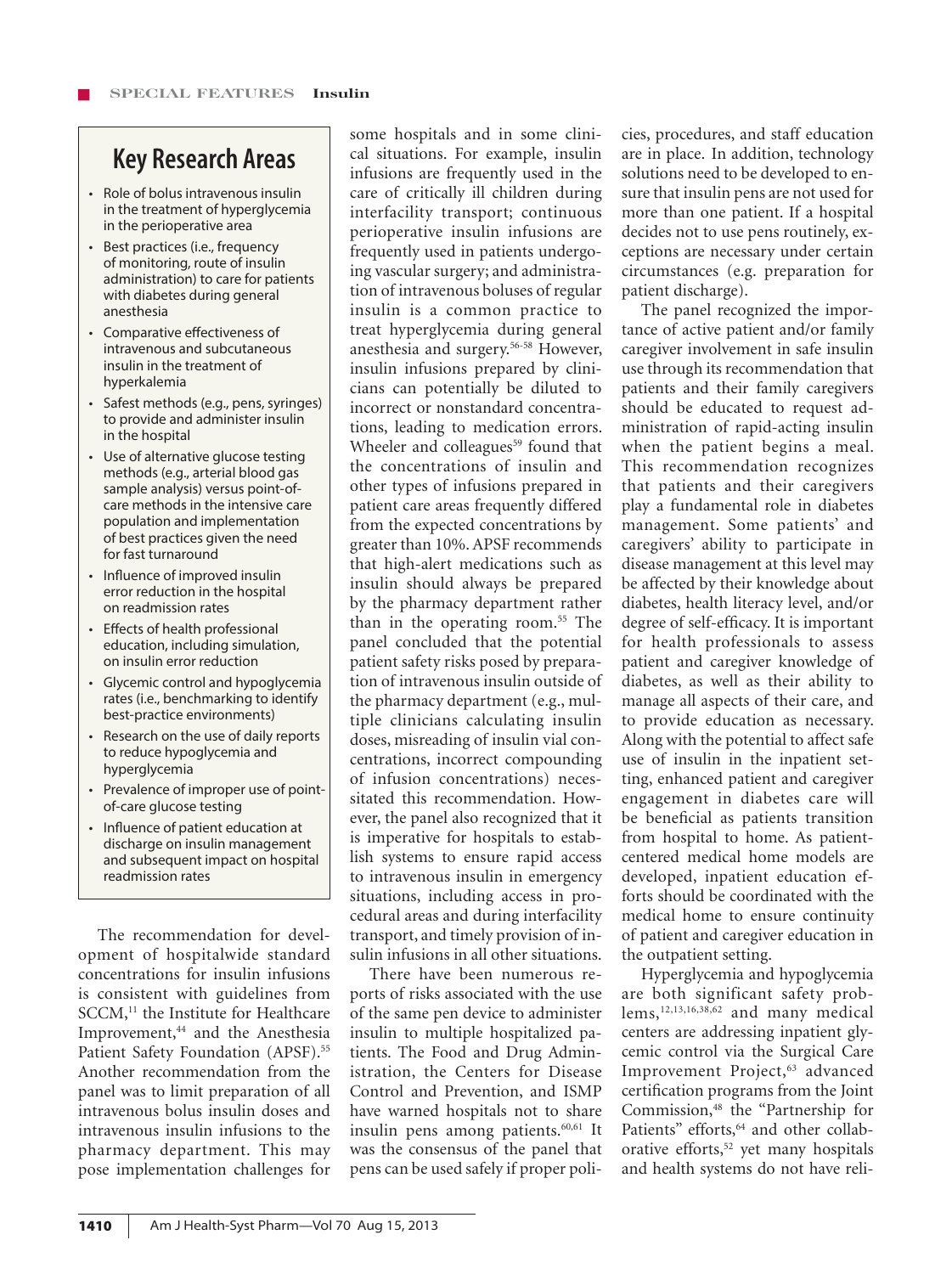able methods to monitor these initiatives in real time or retrospectively.<sup>65</sup> Voluntary reporting and monitoring of signal events (e.g., use of dextrose 50% for rescue therapy) are not reliable; as a result, insulin management and hypoglycemia protocols are often being implemented with marginal or no methods to gauge their impact. Real-time surveillance for glycemic excursions and patients who are "off protocol," paired with proactive interventions to address lapses in care in real time, is necessary to optimize individual patient care. Ongoing retrospective analyses of hospitalwide data are critical to identification of system issues (i.e., root causes) that may affect the quality of care provided to inpatients with diabetes and others with labile blood glucose concentrations. Completion of root-cause analyses will enable hospitals and health systems to make system-level changes that aim to decrease rates of uncontrolled hyperglycemia and hypoglycemia.

The final recommendation calls for education of all hospital-based health professionals who are responsible for the use of insulin. These include physicians, pharmacists, and nurses who are responsible for ordering, dispensing, compounding, and administering insulin and monitoring its effects. In addition, this education must address unique delivery devices, including insulin pens and subcutaneous insulin pumps, given the safety and quality-of-care issues that can arise when they are not used properly. Educational programs specific to the use of insulin in hospitals are associated with decreased prescribing errors<sup>66</sup>; however, these programs are not consistently integrated into hospitals' approaches to the care of patients who require insulin. The panel recognized that educational programs must be tailored to the needs of the hospital or health system and the level of expertise of the health professional. For example, the educational needs of a physician will differ from those of an entry-level nurse. The goal of this recommendation is to promote provision of quality education about insulin use that is current, tailored to the hospital or health system's needs as well as the professional's role, and uses regular assessments to evaluate competency.

Professional organizations, accrediting bodies, and other patient safety stakeholders are positioned to support translation of these recommendations into practice and should give strong consideration to incorporating them into their existing strategies for promoting insulin-use safety. Professional organizations can drive dissemination through member communications, provision of educational opportunities, revision of relevant professional policies to incorporate the recommendations, support of research, and publication in professional journals. The expert panel identified key research questions that can be used by professional organizations to develop grant programs (see box on page e24). Accrediting bodies should consider incorporating these recommendations into their accreditation standards. Consumer groups and patient safety organizations have an opportunity to increase patient and family caregiver awareness of steps they should take to participate in care and the importance of being fully engaged when insulin is administered in the hospital.

#### **Conclusion**

A 21-member expert panel convened by the ASHP Foundation identified 10 recommendations for enhancing insulin-use safety across the medication-use process in hospitals. Professional organizations, accrediting bodies, and consumer groups can play a critical role in the translation of these recommendations into practice. Rigorous research studies and program evaluations are needed to study the impact of implementation of these recommendations.

#### **References**

- 1. Centers for Disease Control and Prevention. Diabetes data and trends: hospitalization. www.cdc.gov/diabetes/statistics/ dmfirst/fig1.htm (accessed 2013 Mar 18).
- 2. Wexler DJ, Nathan DM, Grant RW et al. Prevalence of elevated hemoglobin A1c among patients admitted to the hospital without a diagnosis of diabetes. *J Clin Endocrinol Metab*. 2008; 93:4238-44.
- 3. Mazurek JA, Hailpern SM, Goring T et al. Prevalence of hemoglobin A1c greater than 6.5% and 7.0% among hospitalized patients without known diagnosis of diabetes at an urban inner city hospital. *J Clin Endocrinol Metab*. 2010; 95:1344-8.
- 4. Copeland KC, Silverstein J, Moore KR et al. Management of newly diagnosed type 2 diabetes mellitus (T2DM) in children and adolescents. *Pediatrics.* 2013; 131:364-82.
- 5. Liese AD, D'Agostino RB Jr, Hamman RF et al., for the SEARCH for Diabetes in Youth Study Group. The burden of diabetes mellitus among US youth: prevalence estimates from the SEARCH for Diabetes in Youth Study. *Pediatrics.* 2006; 118:1510-8.
- 6. Springer SC, Silverstein J, Copeland K et al. Management of type 2 diabetes mellitus in children and adolescents. *Pediatrics.* 2013; 131:e648-64.
- 7. Farrokhi F, Smiley D, Umpierrez GE. Glycemic control in non-diabetic critically ill patients. *Best Pract Res Clin Endocrinol Metab*. 2011; 25:813-24.
- 8. McCowen KC, Malhotra A, Bistrian BR. Stress-induced hyperglycemia. *Crit Care Clin*. 2001; 17:107-24.
- 9. American Diabetes Association. Standards of medical care in diabetes—2013. *Diabetes Care*. 2013; 36(suppl 1):S11-66.
- 10. Handelsman Y, Mechanick JI, Blonde L et al., for AACE Task Force for Developing Diabetes Comprehensive Care Plan. American Association of Clinical Endocrinologists medical guidelines for clinical practice for developing a diabetes mellitus comprehensive care plan. *Endocr Pract*. 2011; 17(suppl 2):1-53.
- 11. Jacobi J, Bircher N, Krinsley J et al. Guidelines for the use of an insulin infusion for the management of hyperglycemia in critically ill patients. *Crit Care Med*. 2012; 40:3251-76.
- 12. Moghissi ES, Korytkowski MT, DiNardo M et al. American Association of Clinical Endocrinologists and American Diabetes Association consensus statement on inpatient glycemic control. *Diabetes Care*. 2009; 32:1119-31.
- 13. Umpierrez GE, Hellman R, Korytkowski MT et al. Management of hyperglycemia in hospitalized patients in non-critical care setting: an endocrine society clinical practice guideline. *J Clin Endocrinol Metab*. 2012; 97:16-38.
- 14. Institute for Safe Medication Practices. ISMP's list of high-alert medications. www.ismp.org/Tools/institutional highAlert.asp (accessed 2013 Feb 22).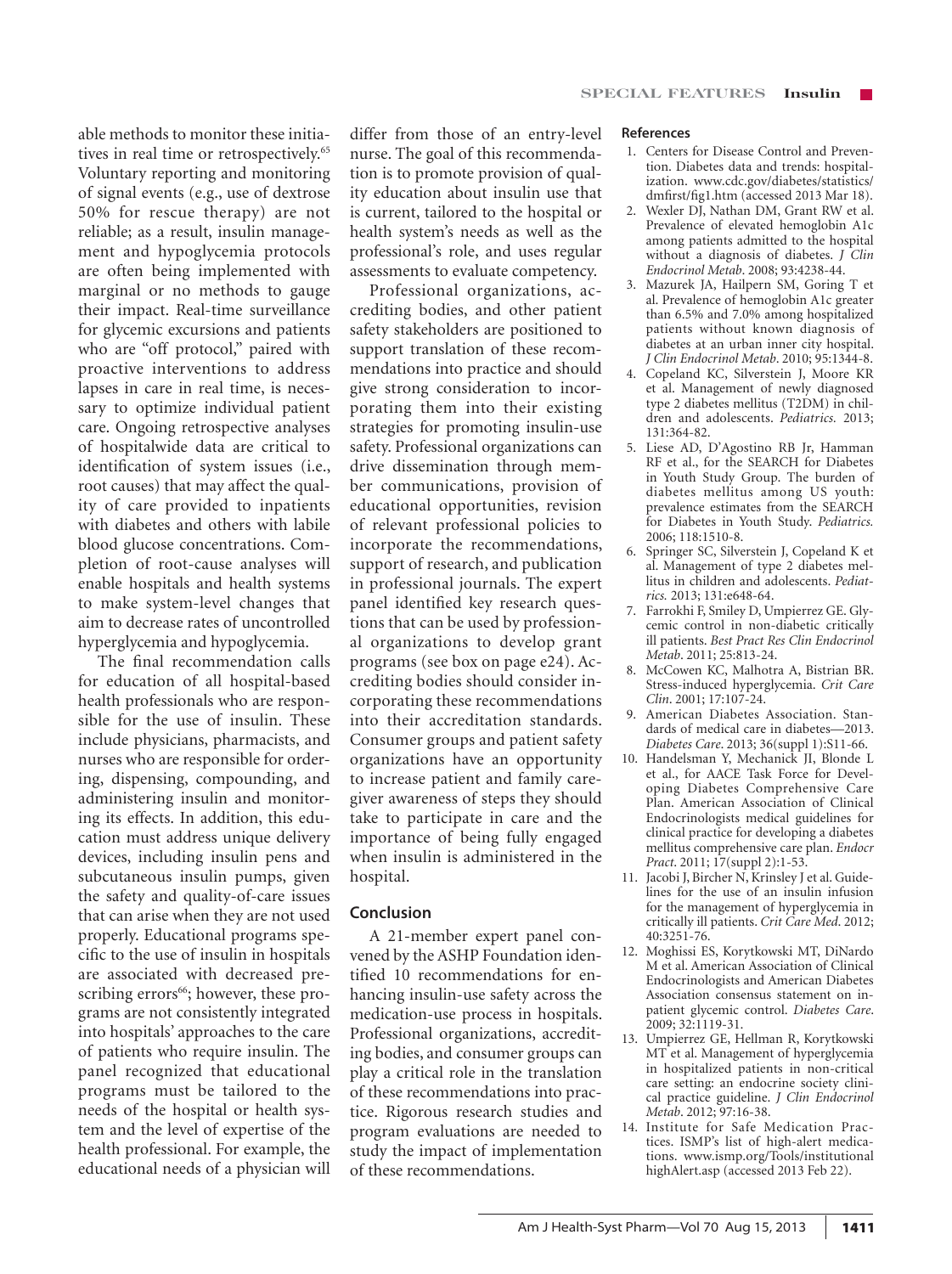- 15. Alrwisan A, Ross J, Williams D. Medication incidents reported to an online incident reporting system. *Eur J Clin Pharmacol*. 2011; 67:527-32.
- 16. Amori RE, Pittas AG, Siegel RD et al. Inpatient medical errors involving glucose-lowering medications and their impact on patients: review of 2,598 incidents from a voluntary electronic errorreporting database. *Endocr Pract*. 2008; 14:535-42.
- 17. Classen DC, Jaser L, Budnitz DS. Adverse drug events among hospitalized Medicare patients: epidemiology and national estimates from a new approach to surveillance. *Jt Comm J Qual Patient Saf*. 2010; 36:12-21.
- 18. Cousins D, Rosario C, Scarpello J. Insulin, hospitals and harm: a review of patient safety incidents reported to the National Patient Safety Agency. *Clin Med*. 2011; 11:28-30.
- 19. Cullen DJ, Sweitzer BJ, Bates DW et al. Preventable adverse drug events in hospitalized patients: a comparative study of intensive care and general care units. *Crit Care Med.* 1997; 25:1289-97.
- 20. Thomas AN, Panchagnula U. Medicationrelated patient safety incidents in critical care: a review of reports to the UK National Patient Safety Agency. *Anaesthesia*. 2008; 63:726-33.
- 21. Bates DW. Unexpected hypoglycemia in a critically ill patient. *Ann Intern Med*. 2002; 137:110-6.
- 22. Santell JP, Hicks RW, McMeekin J et al. Medication errors: experience of the United States Pharmacopeia (USP) MEDMARX reporting system. *J Clin Pharmacol*. 2003; 43:760-7.
- 23. Schwenk ES, Mraovic B, Maxwell RP et al. Root causes of intraoperative hypoglycemia: a case series. *J Clin Anesth*. 2012; 24:625-30.
- 24. Smith WD, Winterstein AG, Johns T. Causes of hyperglycemia and hypoglycemia in adult inpatients. *Am J Health-Syst Pharm*. 2005; 62:714-9.
- 25. Garrouste-Orgeas M, Timsit JF, Vesin A et al. Selected medical errors in the intensive care unit: results of the IATROREF study: parts I and II. *Am J Respir Crit Care Med*. 2010; 181:134-42.
- 26. Lamont T, Cousins D, Hillson R et al. Safer administration of insulin: summary of a safety report from the National Patient Safety Agency. *BMJ*. 2010; 341:c5269.
- 27. Varghese P, Gleason V, Sorokin R et al. Hypoglycemia in hospitalized patients treated with antihyperglycemic agents. *J Hosp Med*. 2007; 2:234-40.
- 28. Winterstein AG, Hatton RC, Gonzalez-Rothi R et al. Identifying clinically significant preventable adverse drug events through a hospital's database of adverse drug reaction reports. *Am J Health-Syst Pharm*. 2002; 59:1742-9.
- 29. Hellman R. A systems approach to reducing errors in insulin therapy in the inpatient setting. *Endocr Pract*. 2004; 10(suppl 2):100-8.
- 30. Deal EN, Liu A, Wise LL et al. Inpatient insulin orders: are patients getting what is prescribed? *J Hosp Med*. 2011; 6:526-9.
- 31. Pennsylvania Patient Safety Authority. Medication errors with the dosing of insulin: problems across the continuum. *Pa Patient Saf Advis*. 2010; 7:9-17.
- 32. Abbott KC, Viola RA, Agodoa LY. Hospitalized poisonings after renal transplantation in the United States. *BMC Nephrol*. 2002; 3:1-8.
- 33. Currie M, Mackay P, Morgan C et al. The Australian Incident Monitoring Study. The "wrong drug" problem in anaesthesia: an analysis of 2000 incident reports. *Anaesth Intensive Care*. 1993; 21:596-601.
- 34. Edge J, Ackland FM, Payne S et al. Inpatient care for children with diabetes: are standards being met? *Arch Dis Child*. 2012; 97:599-603.
- 35. Franke HA, Woods DM, Holl JL. Highalert medications in the pediatric intensive care unit. *Pediatr Crit Care Med*. 2009; 10:85-90.
- 36. Budnitz DS, Lovegrove MC, Shehab N et al. Emergency hospitalizations for adverse drug events in older Americans. *N Engl J Med*. 2011; 365:2002-12.
- 37. Dalkey NC, Helmer O. An experimental application of the Delphi method to the use of experts. Santa Monica, CA: RAND Corporation; 1962. Publication RM-727 PR.
- 38. ACE/ADA Task Force on Inpatient Diabetes. American College of Endocrinology and American Diabetes Association consensus statement on inpatient diabetes and glycemic control. *Endocr Pract*. 2006; 12(suppl 3):4-13.
- 39. SHM Glycemic Control Task Force. Improving care of the hospitalized patient with hyperglycemia and diabetes. *J Hosp Med.* 2008; 3:S1-83.
- 40. McIver FB, Mitchell CA, Finn CP et al. Standardising practices through form design and education improves insulin management. *Aust Health Rev*. 2009; 33: 434-41.
- 41. Minnesota Hospital Association. Road map to a medication safety program. www.mnhospitals.org/Portals/0/ Documents/ptsafety/ade/Medication-Safety-Roadmap.pdf (accessed 2012 Feb 22).
- 42. Committee on Quality of Health Care in America, Institute of Medicine. To err is human: building a safer health system*.*  Washington, DC: National Academies Press; 2000.
- 43. American Society of Hospital Pharmacists. ASHP guidelines on preventing medication errors in hospitals. *Am J Hosp Pharm.* 1993; 50:305-14.
- 44. Federico F. Preventing harm from highalert medications. *Jt Comm J Qual Patient Saf*. 2007; 33:537-42.
- 45. Cohen MR. Pharmacists' role in ensuring safe and effective hospital use of insulin. *Am J Health-Syst Pharm*. 2010; 67:S17-21.
- 46. 2013 medication management standards. Oakbrook Terrace, IL: Joint Commission; 2013.
- 47. Agency for Healthcare Research and Quality. Making health care safer II: an updated critical analysis of the evidence for patient safety practices. www.ahrq.gov/ research/findings/evidence-basedreports/makinghcsafer.html (accessed 2013 Mar 8).
- 48. Joint Commission. Advanced certification in inpatient diabetes. www.joint commission.org/certification/inpatient\_ diabetes.aspx (accessed 2012 Dec 12).
- 49. Clement S, Braithwaite SS, Magee MF et al. Management of diabetes and hyperglycemia in hospitals. *Diabetes Care*. 2004; 27:553-91.
- 50. Donihi AC, DiNardo MM, DeVita MA et al. Use of a standardized protocol to decrease medication errors and adverse events related to sliding scale insulin. *Qual Saf Health Care*. 2006; 15:89-91.
- 51. Umpierrez GE, Palacio A, Smiley D. Sliding scale insulin use: myth or insanity? *Am J Med*. 2007; 120:563-7.
- 52. Thompson R, Schreuder AB, Wisse B et al. Improving insulin ordering safely: the development of an inpatient glycemic control program. *J Hosp Med*. 2009; 4:E30-5.
- 53. Maynard G, Lee J, Phillips G et al. Improved inpatient use of basal insulin, reduced hypoglycemia, and improved glycemic control: effect of structured subcutaneous insulin orders and an insulin management algorithm. *J Hosp Med*. 2009; 4:3-15.
- 54. Samaan KH, Dahlke M, Stover J. Addressing safety concerns about U-500 insulin in a hospital setting. *Am J Health-Syst Pharm*. 2011; 68:63-8.
- 55. Eichhorn JH. Review article: practical current issues in perioperative patient safety. Epub ahead of print. *Can J Anaesth*. 2012 Dec 20 (DOI 10.1007/ S12630-012-9852-2).
- 56. Buchleitner AM, Martínez-Alonso M, Hernández M et al. Perioperative glycaemic control for diabetic patients undergoing surgery. *Cochrane Database Syst Rev.* 2012; 9:CD007315.
- 57. Ooi YC, Dagi TF, Maltenfort M et al. Tight glycemic control reduces infection and improves neurological outcome in critically ill neurosurgical and neurological patients. *Neurosurgery.* 2012; 71:692-702.
- 58. Pichardo-Lowden A, Gabbay RA. Management of hyperglycemia during the perioperative period. *Curr Diab Rep.*  2012; 12:108-18.
- 59. Wheeler DW, Degnan BA, Sehmi JS et al. Variability in the concentrations of intravenous drug infusions prepared in a critical care unit. *Intensive Care Med*. 2008; 34:1441-7.
- 60. Food and Drug Administration. Information for healthcare professionals: risk of transmission of blood-borne pathogens from shared use of insulin pens (2009). www.fda.gov/Drugs/DrugSafety/ PostmarketDrugSafetyInformation forPatientsandProviders/DrugSafety InformationforHeathcareProfessionals/ ucm133352.htm (accessed 2013 May 7).